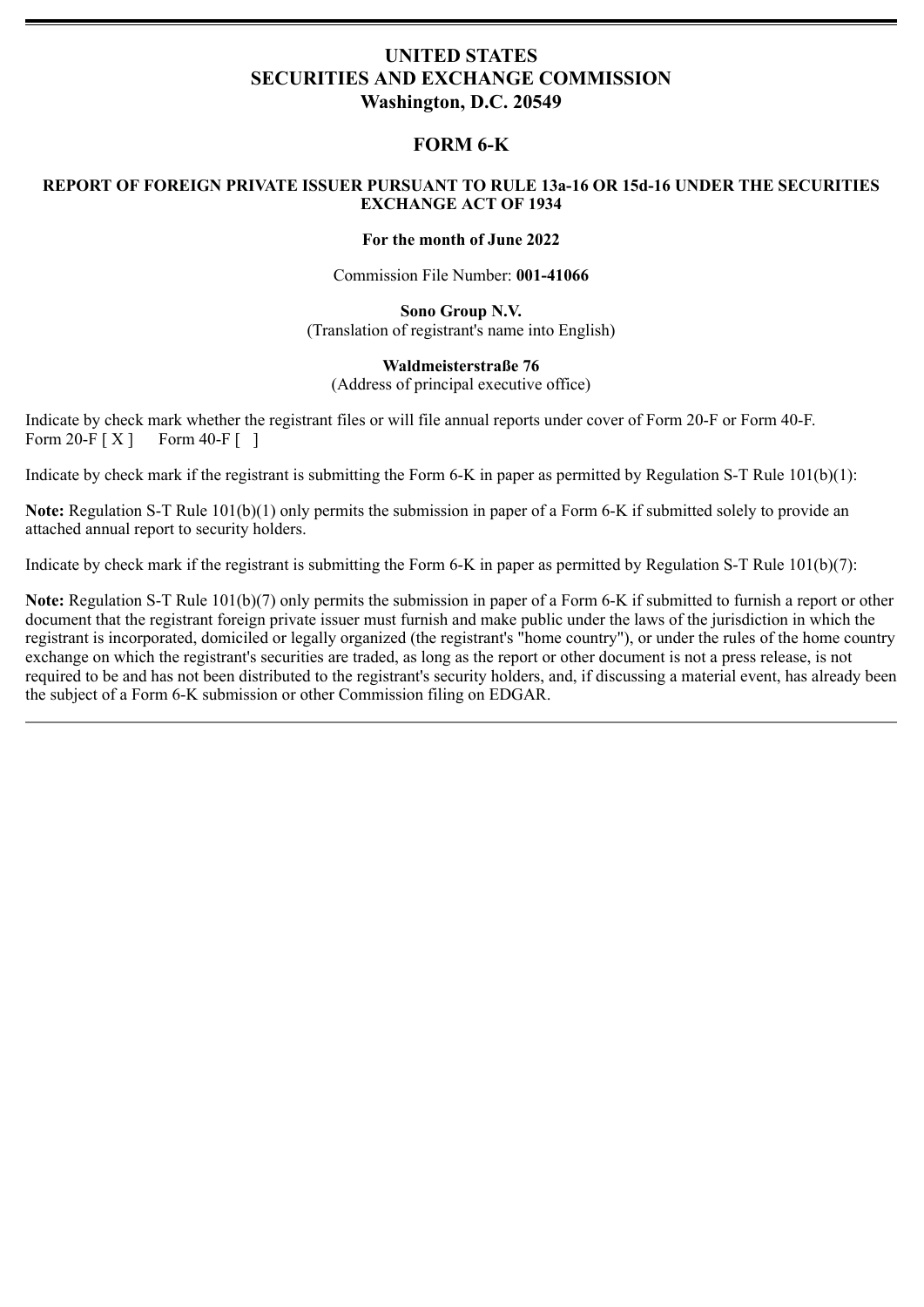On June 22, 2022, the Registrant issued a press release, a copy of which is attached hereto as Exhibit 99.1 and is incorporated herein by reference.

## EXHIBIT INDEX

[\(c\) Exhibit 99.1. Press release dated June 22, 2022](#page-3-0)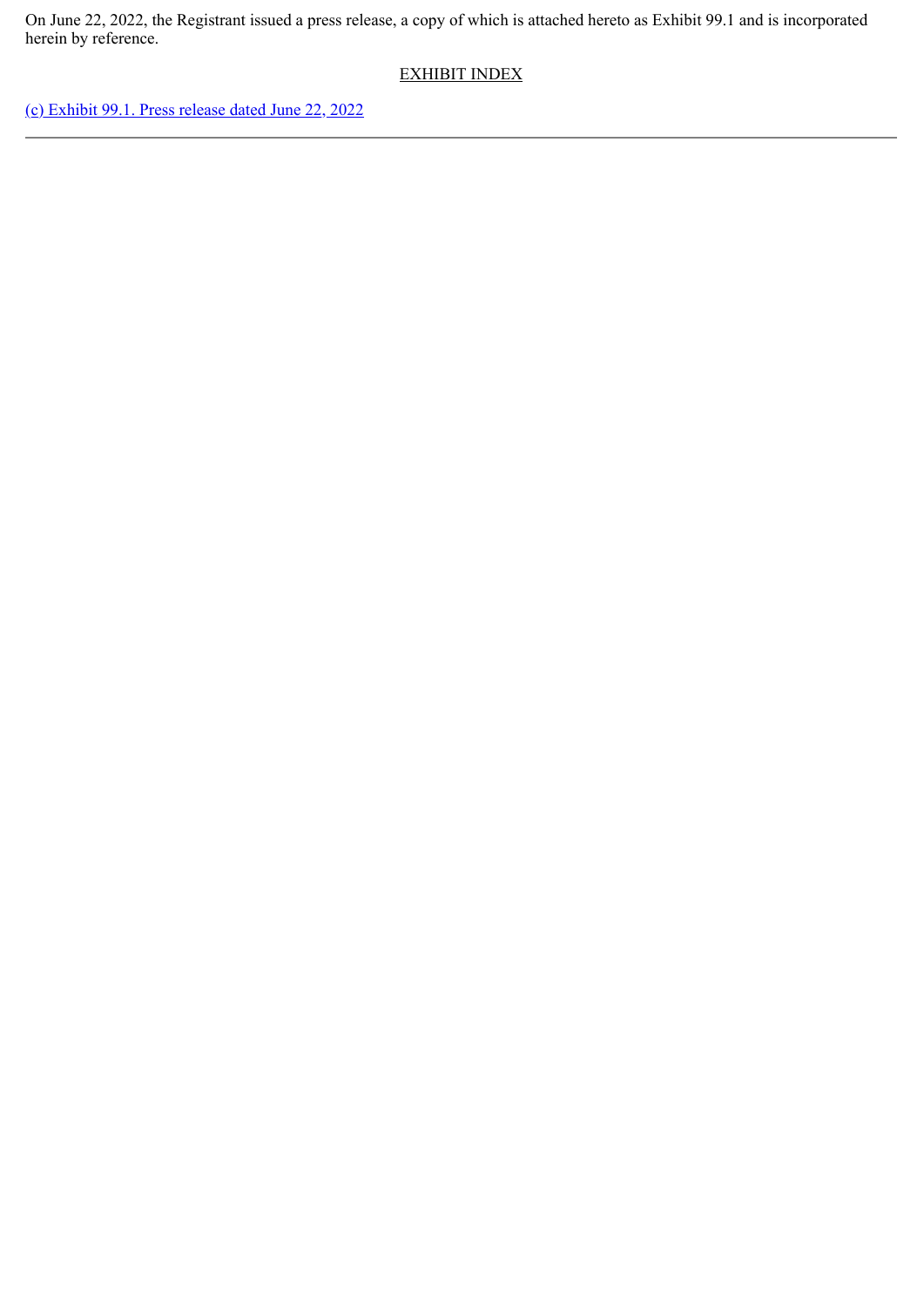## **SIGNATURES**

Pursuant to the requirements of the Securities Exchange Act of 1934, the registrant has duly caused this report to be signed on its behalf by the undersigned, thereunto duly authorized.

#### **Sono Group N.V.** (Registrant)

Date: June 22, 2022 /s/ Johannes Trischler Johannes Trischler General Counsel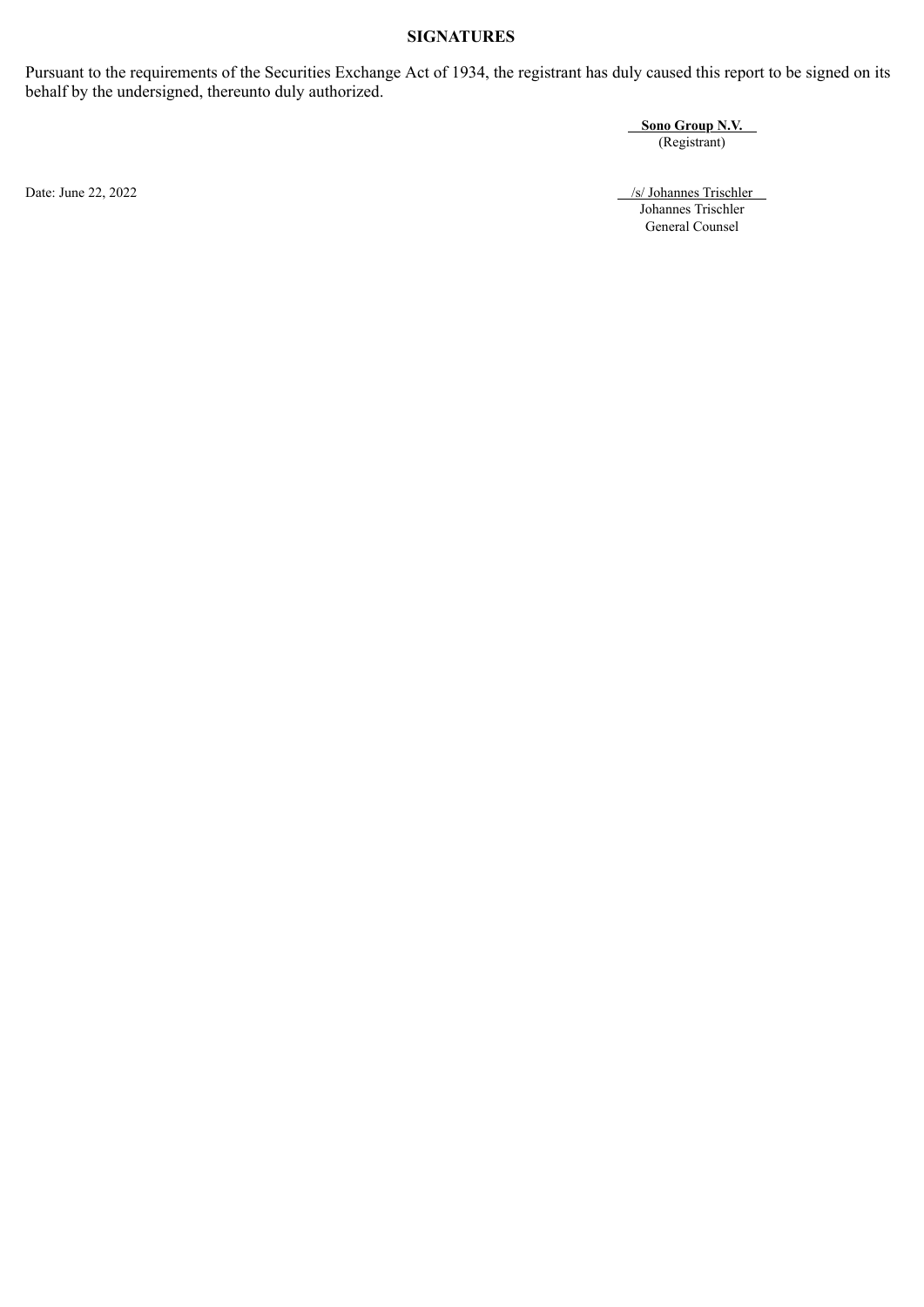#### **First Quarter 2022: Sono Motors Further Accelerates B2B Customer Projects for Solar Integration**

- <span id="page-3-0"></span>Revenues in the First Quarter 2022 Already Exceed Full-Year 2021 Revenues.
- Revenue Development Fueled by Sono Solar B2B Customer Projects.
- Solar Business Expansion With 5 New B2B Partnerships in the First Quarter 2022.
- As of Today, the Sion Series-Validation Vehicle Program Is Picking Up Speed, All Work Streams With New Contract Manufacturer Valmet Automotive Have Been Kicked-off.
- As of 15 May 2022, Over 18,000 Reservations for the Sion With Average Down Payment of  $\epsilon$ 2,310 Net and Equivalent Net Sales Volume of €393 Million.

MUNICH, Germany, June 22, 2022 (GLOBE NEWSWIRE) -- Sono Group N.V. (NASDAQ: SEV) (hereafter referred to as "Sono Motors" or the "Company", parent company to "Sono Motors GmbH"), the company that aims to revolutionize the future of solar-powered transport, today announced its financial results for the first quarter of 2022.

Sono Motors is well on track on its plan to diversify its solar technology business and has currently delivered solar solutions to several B2B-customers. As of today, the Munich-based solar-mobility specialist has partnership arrangements consisting of purchase orders and non-binding LOIs with 18 companies worldwide to implement its proprietary Sono Solar Technology on a variety of vehicle architectures such as buses, trailers, trucks, and camper vans. This translates into an increase of 12 partner arrangements until today, compared to 6 by 31 March 2021. Revenues from the integration of the company's proprietary solar technology and Sono Digital for the first quarter of 2022 was higher than for all of 2021.

"Sono Motors successfully pursues its growth path, as we keep delivering on our major goals. We are rapidly scaling up our Sono Solar business and have successfully increased our B2B customer base. Since March 2022, our proprietary solar technology has been contributing to climate protection and reducing CO2 emissions on Munich public transport to support the city's clean air targets. Soon our technology will also support further industry leaders to be even more sustainable, such as CHEREAU S.A.S. in France. These examples impressively demonstrate the potential of our highly flexible in-house developed platform as we enter new vehicles and industries such as buses, logistics, and refrigerated transportation. Our goal to diversify our business by establishing our B2B solar business as a strategic pillar, equal to our solar electric vehicle, the Sion, is going according to plan in 2022," states Laurin Hahn, CEO and co-founder of Sono Motors.

Among the new partners are CHEREAU S.A.S., a leading manufacturer of refrigerated trailers in Europe, and German logistics giant Rhenus. Depending on the use case and size and type of the solar integration, Sono Motors' lightweight and adaptable platform allows any customer in the transportation industry to cut costs and emissions throughout their fleets.

#### **The Sion: Key Milestones Towards Series Production Achieved**

On the B2C side, Sono Motors has successfully taken further important steps towards series production of the Sion, the world's first affordable solar electric vehicle (SEV). The focus currently lies on enhancing the quality, testing, and speed of the SEV program. Construction of the series-validation fleet bodies-in-white, last month, ushered in the completion of yet another milestone towards series production. Final assembly of the series-validation vehicles is ongoing close to the Company's HQ in Munich. Among the parts ready to be mounted are in-house developed next-generation solar body panels. The fleet of vehicles will be used for series validation, optimization, homologation, and crash tests.

While the series-validation vehicle program advances, Sono Motors' development team is progressing towards series production with contract manufacturer Valmet Automotive in Finland. All work streams have been kicked-off and engineers from both companies are already working closely together on improvements for the current vehicle generation and preparing for manufacturing. The cooperation with Valmet Automotive marks another milestone towards delivering the Sion to the growing community. The Company plans the start of production (SOP) in the second half of 2023. Sono Motors aims to have a production set-up, using one hundred percent renewable energy. The Company currently expects that all production-related greenhouse gas emissions that cannot be avoided along its supply chain, or during the production process of the vehicles, will be fully offset through relevant measures.

As of 15 May 2022, Sono Motors has received over 18,000 private reservations for the Sion, with an average down-payment of  $\epsilon$ 2,310 and equivalent net sales volume of  $\epsilon$ 393 million, assuming that all reservations result in sales. Sion reservations continue to be predominantly placed in Germany, but the Company is also registering increasing reservation numbers from countries such as Austria, Switzerland, and the Netherlands.

#### **Further Outlook for 2022**

As key milestones in 2022, Sono Motors expects to present series-validation vehicles during a community event this summer and to nominate all series suppliers by the end of the third quarter. In terms of financial guidance for 2022, Sono Motors expects to generate further revenues with solar customers, the vast majority of which are expected for the fourth quarter of 2022.

### **Financial Highlights**

- On 11 May 2022 the Company closed its underwritten follow-on offering of 10,930,000 ordinary shares, resulting in approximately \$41.5 million in net proceeds.
- On 13 June 2022 the Company announced it had entered into a committed equity facility with Berenberg. The committed equity facility provides Sono Motors with the right, without obligation, to sell and issue up to \$150 million of its ordinary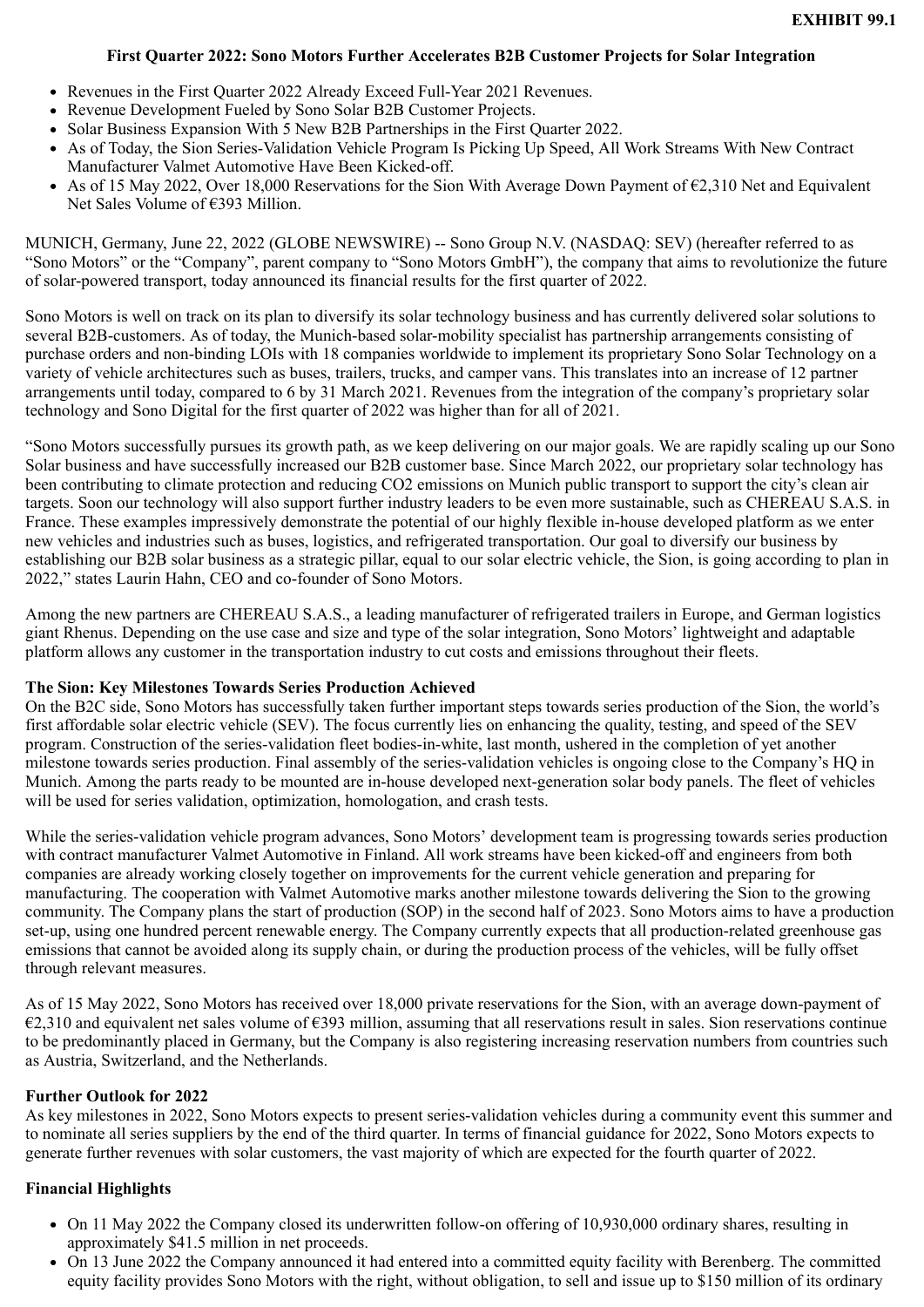shares over a period of 24 months to Berenberg at the sole discretion of Sono Motors, subject to certain limitations and conditions.

- Cash and cash equivalents of  $\epsilon$ 103.0 million as of 31 March 2022, an increase of 190.1% compared to 31 March 2021  $(635.5 \text{ million})$ .
- Loss from operations totaled  $\epsilon$ 25.5 million in the first quarter of 2022 (first quarter of 2021:  $\epsilon$ 6.9 million). Net loss totaled €25.9 million and €0.35 loss per share (first quarter of 2021: €9.2 million and €0.15).
- Operational expense increased mainly due to intensified development of prototypes and general company growth.
- Cash in bank increased by €67.5 million as of 31 March 2022 compared to 31 March 2021.

## **Conference Call Information**

Sono Motors will host a webcast for analysts on this occasion at 8:00 a.m. Eastern Time (2:00 p.m. CEST) today, 22 June 2022. The live audio webcast and supplementary information will be accessible via Sono Motors' IR website at https://ir.sonomotors.com/. A recording of the webcast will also be subsequently available.

## **ABOUT SONO MOTORS**

Sono Motors is on a pioneering mission to accelerate the revolution of mobility by making every vehicle solar. Sono Motors' disruptive solar technology has been engineered to be seamlessly integrated into a variety of vehicle architectures — including buses, trucks, trailers, and more — to extend range, reduce fuel costs as well as the impact of CO2 emissions, paving the way for climate-friendly mobility.

The Company's trailblazing vehicle, the Sion, will be the world's first affordable solar electric vehicle (SEV) for the masses. Empowered by a strong global community, Sono Motors has amassed more than 18,000 reservations with advance payments for the Sion.

## **PRESS CONTACT**

Christian Scheckenbach | Mobile: +49(0)17618050132 E-Mail: press@sonomotors.com | Website: www.sonomotors.com/press

## **FORWARD-LOOKING STATEMENTS**

This press release includes forward-looking statements. The words "expect", "anticipate", "intends", "plan", "estimate", "aim", "forecast", "project", "target", "will" and similar expressions (or their negative) identify certain of these forward-looking statements. These forward-looking statements are statements regarding the Company's intentions, beliefs, or current expectations. Forward-looking statements involve inherent known and unknown risks, uncertainties, and contingencies because they relate to events and depend on circumstances that may or may not occur in the future and may cause the actual results, performance, or achievements of the Company to be materially different from those expressed or implied by such forward looking statements. These risks, uncertainties and assumptions include, but are not limited to (i) the impact of the global COVID-19 pandemic on the global economy, our industry and markets as well as our business, (ii) risks related to our limited operating history, the rollout of our business and the timing of expected business milestones including our ability to complete the engineering of our vehicles and start of production on time and budget and risks related to future results of operation, (iii) risks related to our unproven ability to develop and produce vehicles and with expected or advertised specifications including range, and risks relating to required funding, (iv) risks related to our ability to monetize our solar technology, (v) risks relating to the uncertainty of the projected financial information with respect to our business including the conversion of reservations into binding orders, (vi) effects of competition and the pace and depth of electric vehicle adoption generally and our vehicles in particular on our future business and (vii) changes in regulatory requirements, governmental incentives and fuel and energy prices. For additional information concerning some of the risks, uncertainties and assumptions that could affect our forward-looking statements, please refer to the Company's filings with the U.S. Securities and Exchange Commission ("SEC"), which are accessible on the SEC's website at www.sec.gov and on our website at ir.sonomotors.com. Many of these risks and uncertainties relate to factors that are beyond the Company's ability to control or estimate precisely, such as the actions of regulators and other factors. Readers should therefore not place undue reliance on these statements, particularly not in connection with any contract or investment decision. Except as required by law, the company assumes no obligation to update any such forward-looking statements.

### **FINANCIAL RESULTS**

(amounts in thousands, except share and per share data)

### **INCOME STATEMENT**

| €k                                  | Q1 2022      | Q1 2021 |
|-------------------------------------|--------------|---------|
| Revenue                             | 20           |         |
| Cost of sales                       | (20)         |         |
| Gross income (loss)                 | $\mathbf{0}$ |         |
| Cost of research and development    | (22,740)     | (2,392) |
| Selling and distribution costs      | (488)        | (757)   |
| General and administrative expenses | (3,049)      | (3,906) |
| Other operating income/expenses     | 815          | 161     |
| Impairment loss on financial assets | (4)          | (7)     |
| <b>Operating income (loss)</b>      | (25, 466)    | (6,901) |
| Interest and similar income         |              |         |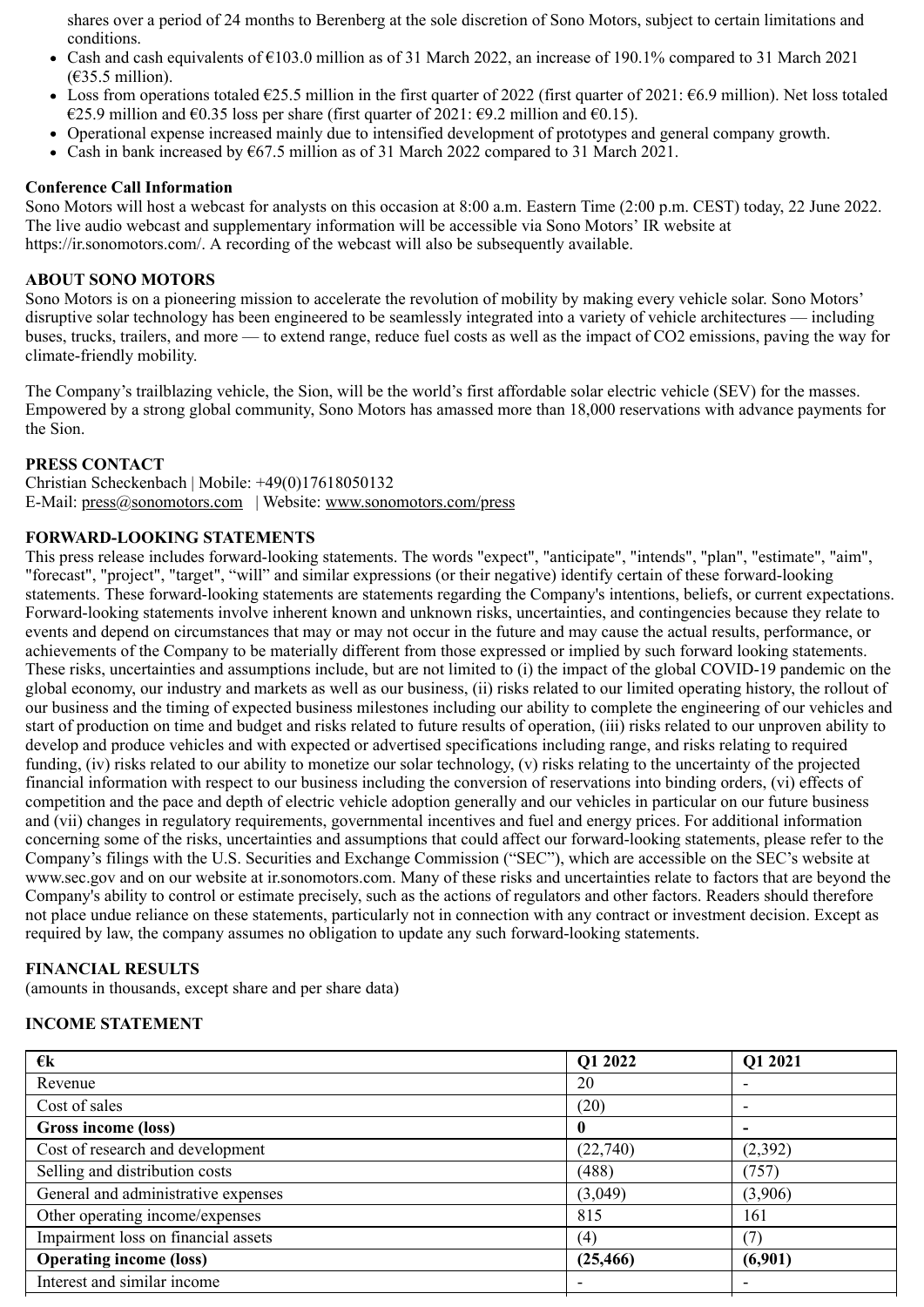| Interest and similar expense    | 397.<br>ーンノ | (0.277) |
|---------------------------------|-------------|---------|
| <b>INCOME (LOSS) BEFORE TAX</b> | (25, 863)   | (9,176) |

| Tax on income and earnings                                        | -         |         |
|-------------------------------------------------------------------|-----------|---------|
| Income (loss) after tax                                           | (25, 863) | (9,176) |
| Income (loss) for the period                                      | (25, 863) | (9,176) |
| Other comprehensive income (loss)                                 | -         | (96)    |
| <b>TOTAL COMPREHENSIVE INCOME (LOSS)</b><br><b>FOR THE PERIOD</b> | (25, 863) | (9,272) |

| Earnings per shares for income (loss) attributable to the ordinary equity<br>holders of the company: |        |        |
|------------------------------------------------------------------------------------------------------|--------|--------|
| <b>BASIC/DILUTED EARNINGS (LOSS)</b><br>PER SHARE IN EUR                                             | (0.35) | (0.15) |

## **BALANCE SHEET**

| €k                             | Q1 2022 | FY 2021 |
|--------------------------------|---------|---------|
| <b>ASSETS</b>                  |         |         |
| Intangible assets              | 223     | 206     |
| Property, plant, and equipment | 1,652   | 1,484   |
| Right-of-use assets            | 2,902   | 3,018   |
| Other financial assets         | 91      | 91      |
| Other non-financial assets     | 98      | 89      |
| <b>Noncurrent assets</b>       | 4,966   | 4,888   |
| Other financial assets         | 1,258   | 6,233   |
| Other non-financial assets     | 13,288  | 3,236   |
| Cash and cash equivalents      | 103,007 | 132,939 |
| <b>Current assets</b>          | 117,553 | 142,408 |
| <b>TOTAL ASSETS</b>            | 122,519 | 147,296 |

| <b>EQUITY AND LIABILITIES</b>                     |            |           |
|---------------------------------------------------|------------|-----------|
| Subscribed capital                                | 8,735      | 8,735     |
| Capital reserve                                   | 222,488    | 221,785   |
| Payment of principal portion of lease liabilities | (172, 943) | (147,081) |
| <b>Equity</b>                                     | 58,280     | 83,439    |
| Advance payments received from customers          | 44,981     | 44,756    |
| <b>Financial liabilities</b>                      | 6,251      | 6,353     |
| <b>Noncurrent liabilities</b>                     | 51,232     | 51,109    |
| <b>Financial liabilities</b>                      | 503        | 472       |
| Trade and other payables                          | 5,421      | 7,582     |
| Other liabilities                                 | 5,657      | 2,492     |
| Provisions                                        | 1,426      | 2,202     |
| <b>Current liabilities</b>                        | 13,007     | 12,748    |
| <b>TOTAL EQUITY AND LIABILITIES</b>               | 122,519    | 147,296   |

## **CASH FLOW STATEMENT**

| €k                                               | Q1 2022   | Q1 2021 |
|--------------------------------------------------|-----------|---------|
| Income (loss) after tax                          | (25, 863) | (9,176) |
| Depreciation of property, plant, and equipment   | 41        | 16      |
| Impairment of property, plant, and equipment     | -         | -       |
| Depreciation of right-of-use assets              | 116       | 79      |
| Amortization of intangible assets                | 18        | 24      |
| $Expense(+)$ for share based payment transaction | 703       | 650     |
|                                                  |           |         |